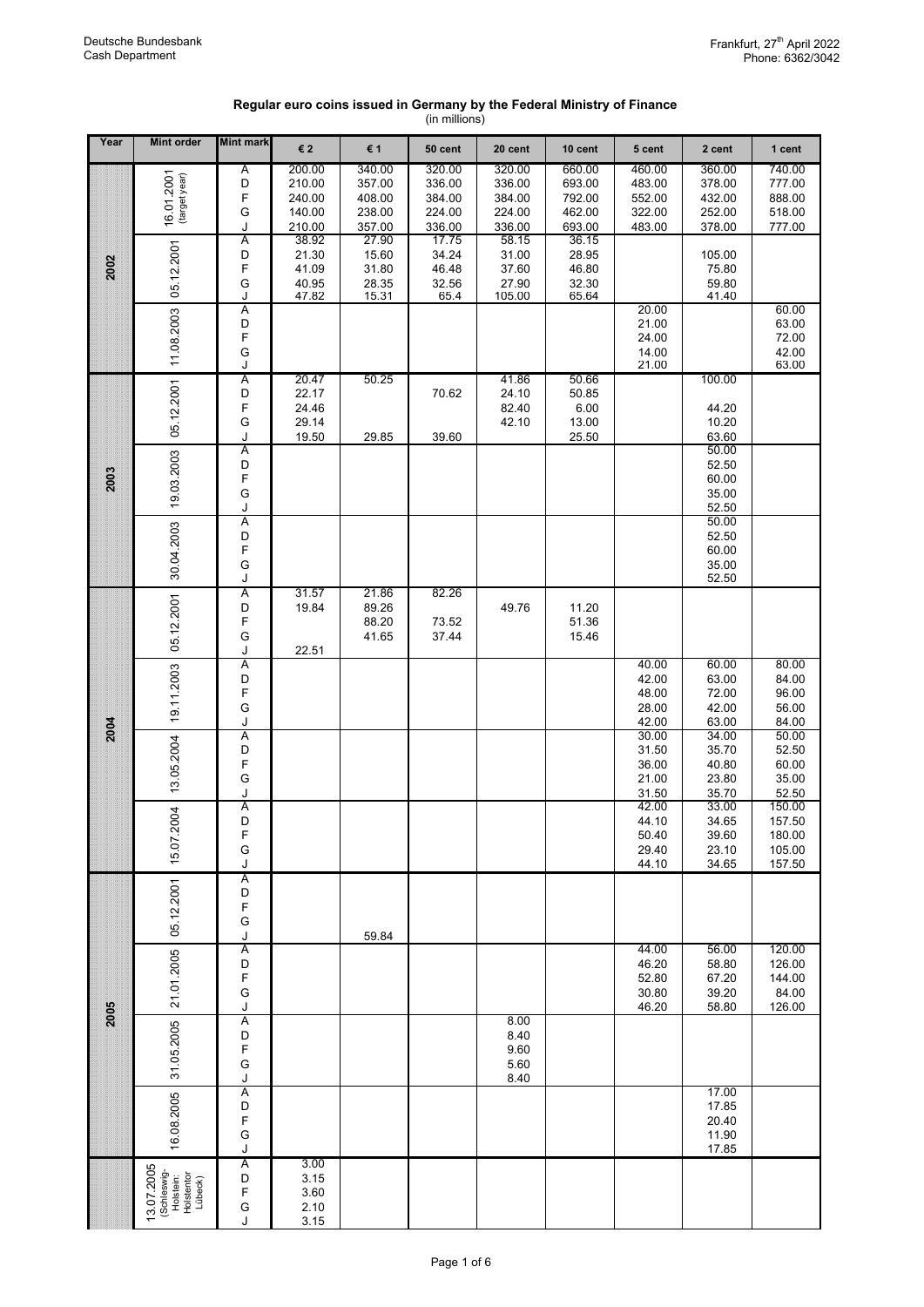| Regular euro coins issued in Germany by the Federal Ministry of Finance |
|-------------------------------------------------------------------------|
| (in millions)                                                           |

| Year | <b>Mint order</b>                                               | <b>Mint mark</b>                      | €2            | € 1 | 50 cent                                                                         | 20 cent        | 10 cent | 5 cent         | 2 cent           | 1 cent          |
|------|-----------------------------------------------------------------|---------------------------------------|---------------|-----|---------------------------------------------------------------------------------|----------------|---------|----------------|------------------|-----------------|
|      |                                                                 | Α<br>D                                | 3.00<br>3.15  |     |                                                                                 |                |         |                |                  |                 |
|      | 22.11.2005<br>(Schleswig-<br>Holstein:<br>Holstentor<br>Lübeck) | F<br>G                                | 3.60          |     |                                                                                 |                |         |                |                  |                 |
|      |                                                                 | J                                     | 2.10<br>3.15  |     |                                                                                 |                |         |                |                  |                 |
|      |                                                                 | A<br>D                                |               |     |                                                                                 | 39.00<br>40.95 |         | 22.00<br>23.10 | 108.00<br>113.40 |                 |
| 2006 | 28.12.2005                                                      | F<br>G                                |               |     |                                                                                 | 46.80<br>27.30 |         | 26.40<br>15.40 | 129.60<br>75.60  |                 |
|      |                                                                 | J<br>Ā                                |               |     |                                                                                 | 40.95          |         | 23.10          | 113.40           |                 |
|      | 21.02.2006                                                      | D                                     |               |     |                                                                                 |                |         |                |                  |                 |
|      |                                                                 | F<br>G                                |               |     |                                                                                 |                |         |                |                  |                 |
|      |                                                                 | J<br>Ā                                |               |     |                                                                                 |                |         | 5.00           | 35.00            |                 |
|      |                                                                 | D<br>F                                |               |     |                                                                                 |                |         | 5.25<br>6.00   |                  |                 |
|      | 25.09.2006                                                      | G<br>J                                |               |     |                                                                                 |                |         | 3.50<br>5.25   |                  |                 |
|      |                                                                 |                                       |               |     | 10, 20 and 50 cent and €1 and €2 coins issued with the new common European side |                |         |                |                  |                 |
|      | 30.10.2006<br>(Mecklenburg-                                     | Α<br>D                                | 1.04<br>11.84 |     |                                                                                 |                |         |                |                  |                 |
|      | Pomerania:<br>Schwerin<br>Castle)<br>West                       | F<br>G                                | 11.85<br>4.20 |     |                                                                                 |                |         |                |                  |                 |
|      |                                                                 | J                                     | 1.07          |     |                                                                                 | 19.60          |         | 47.40          | 80.00            | 89.40           |
|      | 17.11.2006                                                      | Α<br>D                                |               |     |                                                                                 | 20.58          |         | 49.77          | 84.00            | 93.87           |
|      |                                                                 | F<br>G                                |               |     |                                                                                 | 23.52<br>13.72 |         | 56.88<br>33.18 | 96.00<br>56.00   | 107.28<br>62.58 |
| 2007 |                                                                 | J<br>$\overline{A}$                   | 1.00          |     |                                                                                 | 20.58          |         | 49.77          | 84.00            | 93.87           |
|      | (Treaty of<br>Rome)                                             | D<br>F                                | 14.50<br>8.00 |     |                                                                                 |                |         |                |                  |                 |
|      | 19.01.2007                                                      | G                                     | 5.00          |     |                                                                                 |                |         |                |                  |                 |
|      |                                                                 | J<br>Α                                | 1.50          |     |                                                                                 | 2.00           |         | 5.00           | 20.00            | 30.00           |
|      | 22.05.2007                                                      | D<br>F                                |               |     |                                                                                 | 2.10<br>2.40   |         | 5.25<br>6.00   | 21.00<br>24.00   | 31.50<br>36.00  |
|      |                                                                 | G<br>J                                |               |     |                                                                                 | 1.40<br>2.35   |         | 3.50<br>5.25   | 14.00<br>21.00   | 21.00<br>31.50  |
|      |                                                                 | Α<br>D                                | 1.00<br>8.90  |     |                                                                                 |                |         |                |                  |                 |
|      | (Hamburg: St)<br>Michael's<br>Church)<br>31.07.2007             | F                                     | 9.60          |     |                                                                                 |                |         |                |                  |                 |
|      |                                                                 | G<br>J                                | 4.20<br>6.30  |     |                                                                                 |                |         |                |                  |                 |
|      |                                                                 | A<br>D                                |               |     |                                                                                 | 10.00<br>10.50 |         | 25.00<br>26.25 | 80.00<br>84.00   | 84.00<br>88.20  |
|      | 18.10.2007                                                      | F<br>G                                |               |     |                                                                                 | 12.00<br>7.00  |         | 30.00<br>17.50 | 96.00<br>56.00   | 100.80<br>58.80 |
| 2008 |                                                                 | J<br>Α                                | 7.40          |     |                                                                                 | 10.25<br>5.80  |         | 26.25<br>4.20  | 84.00            | 88.20<br>17.20  |
|      | 08.04.2008                                                      | D<br>F                                | 7.77<br>8.88  |     |                                                                                 | 6.09<br>6.96   |         | 4.41<br>5.04   |                  | 18.06<br>20.64  |
|      |                                                                 | G                                     | 5.18          |     |                                                                                 | 4.06           |         | 2.94           |                  | 12.04           |
|      |                                                                 | J<br>Α                                | 7.77<br>4.00  |     |                                                                                 | 6.09           |         | 4.41           |                  | 18.06           |
|      |                                                                 | D<br>F                                | 4.20<br>4.80  |     |                                                                                 |                |         |                |                  |                 |
|      | 09.04.2009                                                      | G<br>J                                | 2.80<br>4.20  |     |                                                                                 |                |         |                |                  |                 |
|      |                                                                 | Α                                     | 6.00          |     |                                                                                 |                |         |                |                  |                 |
|      | 03.11.2008<br>(Saarland:<br>Ludwig Church<br>Saarbrücken)       | $\begin{array}{c} \n\end{array}$<br>F | 6.30<br>7.20  |     |                                                                                 |                |         |                |                  |                 |
|      |                                                                 | G<br>J                                | 4.20<br>6.30  |     |                                                                                 |                |         |                |                  |                 |
|      |                                                                 | A                                     | 6.00<br>6.30  |     |                                                                                 |                |         |                |                  |                 |
|      | 04.11.2008<br>(EMU)                                             | D<br>F<br>G                           | 7.20<br>4.20  |     |                                                                                 |                |         |                |                  |                 |
| 2009 |                                                                 | J                                     | 6.30          |     |                                                                                 | 12.00          |         | 26.00          | 56.00            | 80.00           |
|      | 4.11.2008                                                       | Α<br>D                                |               |     |                                                                                 | 12.60          |         | 27.30          | 58.80            | 84.00           |
|      |                                                                 | F<br>G                                |               |     |                                                                                 | 14.40<br>8.40  |         | 31.20<br>18.20 | 67.20<br>39.20   | 96.00<br>56.00  |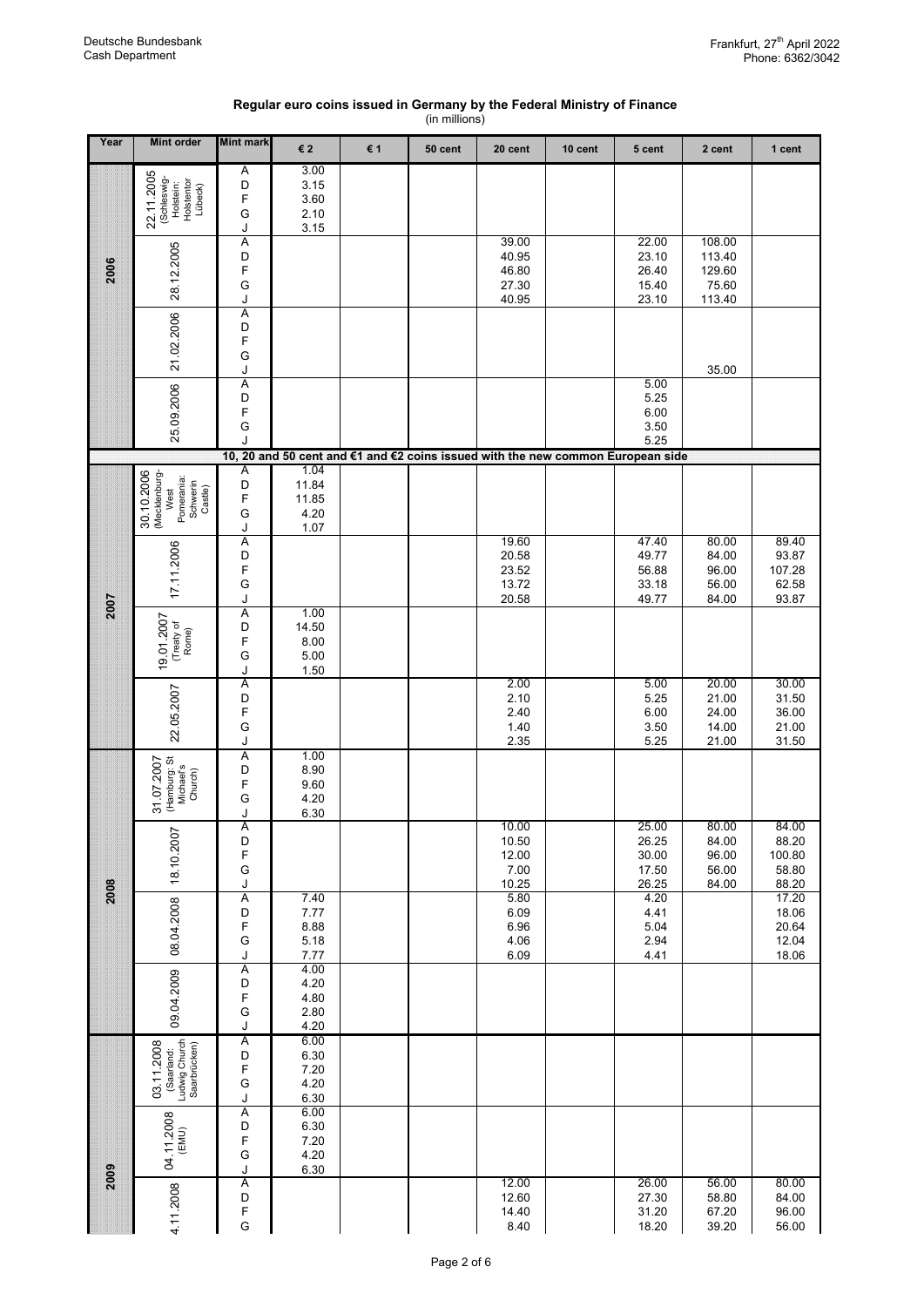| Regular euro coins issued in Germany by the Federal Ministry of Finance |
|-------------------------------------------------------------------------|
| (in millions)                                                           |

| Year | <b>Mint order</b>                                                   | <b>Mint mark</b>    | €2             | € 1 | 50 cent | 20 cent        | 10 cent | 5 cent         | 2 cent         | 1 cent           |
|------|---------------------------------------------------------------------|---------------------|----------------|-----|---------|----------------|---------|----------------|----------------|------------------|
|      | ò                                                                   | J                   |                |     |         | 12.60          |         | 27.30          | 58.80          | 84.00            |
|      |                                                                     | Α                   |                |     |         | 9.60           |         | 13.60          | 3.00           | 20.00            |
|      | 09.04.2009                                                          | D<br>F              |                |     |         | 10.08<br>11.52 |         | 14.28<br>16.32 | 3.15<br>3.60   | 21.00<br>24.00   |
|      |                                                                     | G                   |                |     |         | 6.72           |         | 9.52           | 2.10           | 14.00            |
|      |                                                                     | J                   |                |     |         | 10.08          |         | 14.28          | 3.15           | 21.00            |
|      | (Bremen: Town<br>hall with<br>Roland statue)                        | A<br>D              | 6.00           |     |         |                |         |                |                |                  |
|      | 19.10.2009                                                          | F                   | 6.30<br>7.20   |     |         |                |         |                |                |                  |
|      |                                                                     | G                   | 4.20           |     |         |                |         |                |                |                  |
|      |                                                                     | J                   | 6.30           |     |         |                |         |                |                |                  |
|      | 20.10.2009                                                          | Ā<br>D              | 14.20<br>14.91 |     |         | 18.00<br>18.90 |         | 31.40<br>32.97 | 72.80<br>76.44 | 94.40<br>99.12   |
| 2010 |                                                                     | F                   | 17.04          |     |         | 21.60          |         | 37.68          | 87.36          | 113.28           |
|      |                                                                     | G                   | 9.94           |     |         | 12,60          |         | 21.98          | 50.96          | 66.08            |
|      |                                                                     | J<br>$\overline{A}$ | 14.91<br>5.40  |     |         | 18.90<br>6.40  |         | 32.97<br>8.40  | 76.44          | 99.12            |
|      | 17.05.2010                                                          | D                   | 5.67           |     |         | 6.72           |         | 8.82           |                |                  |
|      |                                                                     | F                   | 6.48           |     |         | 7.68           |         | 10.08          |                |                  |
|      |                                                                     | G                   | 3.78           |     |         | 4.48           |         | 5.88           |                |                  |
|      |                                                                     | J<br>A              | 5.67<br>6.00   |     |         | 6.72           |         | 8.82           |                |                  |
|      | 18.10.2010<br>(North Rhine-<br>Westphalia:<br>Cologne<br>Cathedral) | D                   | 6.30           |     |         |                |         |                |                |                  |
|      |                                                                     | F                   | 7.20           |     |         |                |         |                |                |                  |
|      |                                                                     | G<br>J              | 4.20<br>6.30   |     |         |                |         |                |                |                  |
|      |                                                                     | Ā                   | 16.40          |     |         | 24.40          |         | 46.80          | 76.20          | 90.60            |
|      | 11.11.2010                                                          | D                   | 17.22          |     |         | 25.62          |         | 49.14          | 80.01          | 95.13            |
|      |                                                                     | F<br>G              | 19.68          |     |         | 29.28<br>17.08 |         | 56.16<br>32.76 | 91.44<br>53.34 | 108.72<br>63.42  |
|      |                                                                     | J                   | 11.48<br>17.22 |     |         | 25.62          |         | 49.14          | 80.01          | 95.13            |
|      |                                                                     | $\overline{A}$      | 3.80           |     |         | 8.60           |         | 12.40          | 24.20          | 27.80            |
|      | 15.04.2011                                                          | D                   | 3.99           |     |         | 9.03           |         | 13.02          | 25.41          | 29.19            |
| 2011 |                                                                     | F<br>G              | 4.56<br>2.66   |     |         | 10.32<br>6.02  |         | 14.88<br>8.68  | 29.04<br>16.94 | 33.36<br>19.46   |
|      |                                                                     | J                   | 3.99           |     |         | 9.03           |         | 13.02          | 25.41          | 29.,19           |
|      |                                                                     | Α                   | 2.60           |     |         |                |         |                |                |                  |
|      |                                                                     | D<br>F              | 2.73<br>3.12   |     |         |                |         |                |                |                  |
|      | 18.01.2012                                                          | G                   | 1.82           |     |         |                |         |                |                |                  |
|      |                                                                     | J                   | 2,73           |     |         |                |         |                |                |                  |
|      |                                                                     | $\overline{A}$<br>D | 1.00<br>1.05   |     |         |                |         |                |                |                  |
|      |                                                                     | F                   | 1.20           |     |         |                |         |                |                |                  |
|      | 30.01.2013                                                          | G                   | 0.70           |     |         |                |         |                |                |                  |
|      |                                                                     | J                   | 1.05           |     |         |                |         |                |                |                  |
|      | (Bavaria:<br>Neuschwanstei<br>n Castle)<br>28.09.2011               | A<br>D              | 6.00<br>6.30   |     |         |                |         |                |                |                  |
|      |                                                                     | F                   | 7.20           |     |         |                |         |                |                |                  |
|      |                                                                     | G                   | 4.20           |     |         |                |         |                |                |                  |
|      |                                                                     | J<br>Α              | 6.30<br>6.00   |     |         |                |         |                |                |                  |
|      | 10.11.2011<br>(10 years of<br>euro cash)                            | D                   | 6.30           |     |         |                |         |                |                |                  |
|      |                                                                     | F<br>G              | 7.20<br>4.20   |     |         |                |         |                |                |                  |
|      |                                                                     | J                   | 6.30           |     |         |                |         |                |                |                  |
| 2012 |                                                                     | A                   |                |     |         | 21.20          |         | 41.80          | 71.20          | 97.20            |
|      |                                                                     | D<br>F              |                |     |         | 22.26<br>25.44 |         | 43.89<br>50.16 | 74.76<br>85.44 | 102.06<br>116.64 |
|      | 10.11.2011                                                          | G                   |                |     |         | 14.84          |         | 29.26          | 49.84          | 68.04            |
|      |                                                                     | J                   |                |     |         | 22.26          |         | 43.89          | 74.76          | 102.06           |
|      |                                                                     | Ā                   |                |     |         |                |         |                | 6.20<br>6.51   | 7.00<br>7.35     |
|      |                                                                     | D<br>F              |                |     |         |                |         |                | 7.44           | 8.40             |
|      | 18.01.2012                                                          | G                   |                |     |         |                |         |                | 4.34           | 4.90             |
|      |                                                                     | J<br>Α              | 6.00           |     |         |                |         |                | 6.51           | 7.35             |
|      | 11.09.2012<br>Württemberg:<br>Maulbronn<br>Monastery)               | D                   | 6.30           |     |         |                |         |                |                |                  |
|      | (Baden-                                                             | F                   | 7.20           |     |         |                |         |                |                |                  |
|      |                                                                     | G<br>J              | 4.20<br>6.30   |     |         |                |         |                |                |                  |
|      |                                                                     | Ā                   |                |     |         | 15.00          |         | 32.00          | 60.00          | 60.00            |
|      | 0.10.2012                                                           | D                   |                |     |         | 15.75          |         | 33.60          | 63.00          | 63.00            |
|      |                                                                     | F<br>G              |                |     |         | 18.00<br>10.50 |         | 38.40<br>22.40 | 72.00<br>42.00 | 72.00<br>42.00   |
|      |                                                                     |                     |                |     |         |                |         |                |                |                  |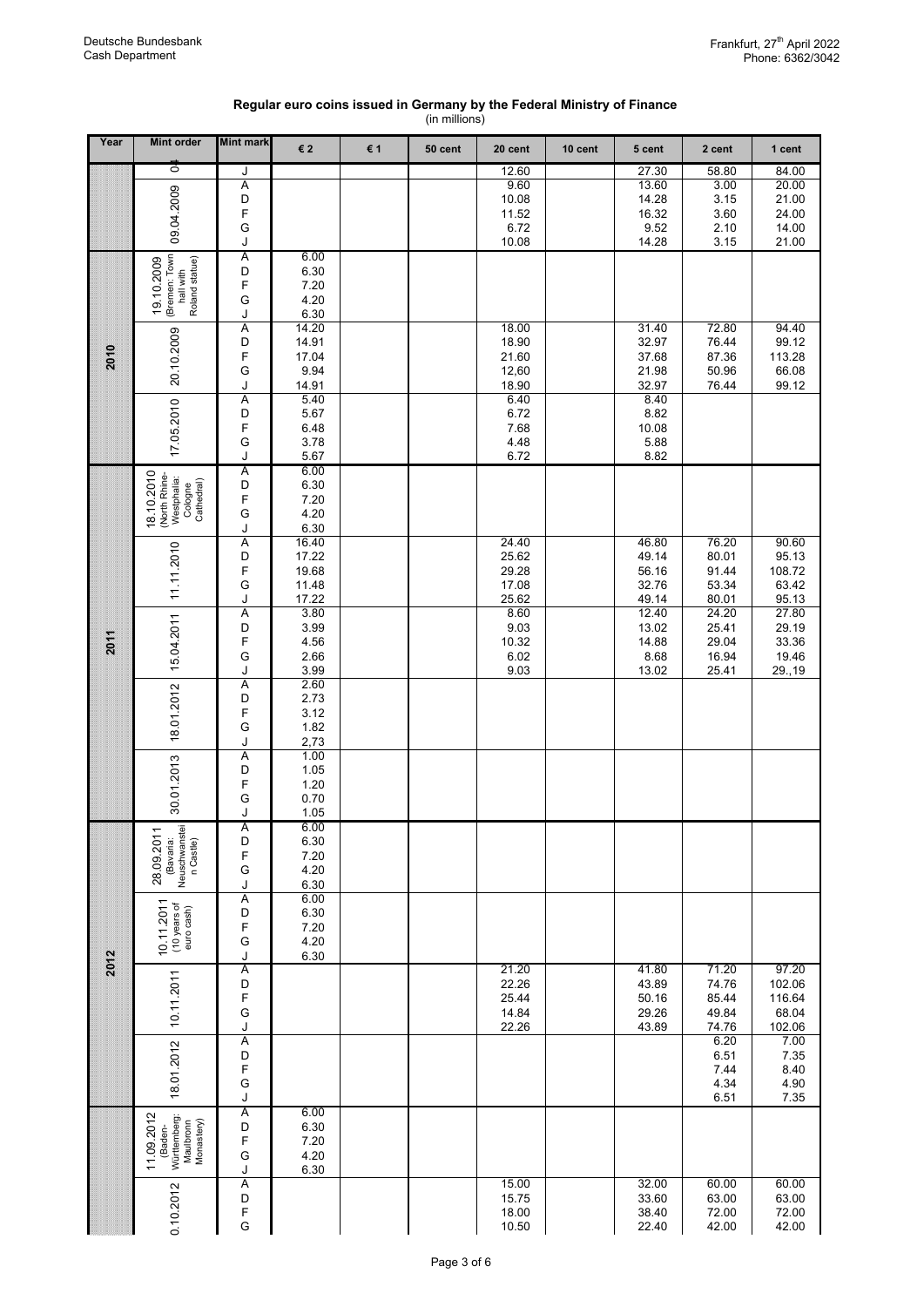## **Regular euro coins issued in Germany by the Federal Ministry of Finance**

|  | (in millions) |  |
|--|---------------|--|
|--|---------------|--|

| Year | <b>Mint order</b>                                                                              | <b>Mint mark</b>                                     | €2                                       | € 1 | 50 cent | 20 cent                                   | 10 cent | 5 cent                                    | 2 cent                                        | 1 cent                                        |
|------|------------------------------------------------------------------------------------------------|------------------------------------------------------|------------------------------------------|-----|---------|-------------------------------------------|---------|-------------------------------------------|-----------------------------------------------|-----------------------------------------------|
| 2013 | ↽                                                                                              | J                                                    |                                          |     |         | 15.75                                     |         | 33.60                                     | 63.00                                         | 63.00                                         |
|      | anniversary of<br>07.11.2012<br>the signing of<br>the Elysée<br>Treaty)<br>(50 <sup>th</sup> ) | Ā<br>D<br>F<br>G<br>J                                | 2.20<br>2.31<br>2.64<br>1.54<br>2.31     |     |         |                                           |         |                                           |                                               |                                               |
|      | 30.01.2013                                                                                     | Α<br>D<br>F<br>G                                     |                                          |     |         | 1.00<br>1.05<br>1.20<br>0.70              |         |                                           |                                               |                                               |
|      | (Lower Saxony:<br>St Michael's<br>Church)<br>29.10.2013                                        | J<br>Α<br>D<br>F<br>G                                | 6.00<br>6.30<br>7.20<br>4.20             |     |         | 1.05                                      |         |                                           |                                               |                                               |
|      | 30.10.2013                                                                                     | J<br>Ā<br>D<br>F<br>G<br>J                           | 6.30                                     |     |         | 19.20<br>20.16<br>23.04<br>13.44<br>20.16 |         | 32.00<br>33.60<br>38.40<br>22.40<br>33.60 | 57.60<br>60.48<br>69.12<br>40.32<br>60.48     | 59.4<br>62.37<br>71.28<br>41.58<br>62.37      |
| 2014 | 22.01.2014                                                                                     | Α<br>D<br>F<br>G<br>J                                | 1.80<br>1.89<br>2.16<br>1.26<br>1.89     |     |         |                                           |         |                                           | 4.20<br>4.41<br>5.04<br>2.94<br>4.41          | 6.60<br>6.93<br>7.92<br>4.63<br>6.93          |
|      | 04.02.2015                                                                                     | A<br>D<br>F<br>G<br>J                                | 3.80<br>3.99<br>4.56<br>2.66<br>3.99     |     |         |                                           |         |                                           |                                               |                                               |
|      | 02.09.2014<br>(Hesse: Paul<br>Church)                                                          | Α<br>D<br>F<br>G<br>J                                | 6.00<br>6.30<br>7.20<br>4.20<br>6.30     |     |         |                                           |         |                                           |                                               |                                               |
|      | 10.10.2014                                                                                     | Α<br>D<br>F<br>G<br>J                                |                                          |     |         | 20.80<br>21.84<br>24.96<br>14.56<br>21.84 |         | 32.80<br>34.44<br>39.36<br>22.96<br>34.44 | 66.60<br>69.93<br>79.92<br>46.62<br>69.93     | 77.20<br>81.06<br>92.64<br>54.04<br>81.06     |
| 2015 | anniversary of<br>the German<br>Unity)<br>24.10.2014<br>(25 <sup>th</sup> )                    | Ā<br>D<br>F<br>G<br>J                                | 6.00<br>6.30<br>7.20<br>4.20<br>6.30     |     |         |                                           |         |                                           |                                               |                                               |
|      | 04.02.2015                                                                                     | Ā<br>D<br>F<br>G<br>J                                |                                          |     |         | 2.00<br>2.10<br>2.40<br>1.40<br>2.10      |         |                                           | 9.40<br>9.87<br>11.28<br>6.58<br>9.87         | 9.00<br>9.45<br>10.80<br>6.30<br>9.45         |
|      | 31.08.2015<br>(30 years of the<br>European flag)                                               | Α<br>D<br>F<br>G<br>J                                | 6.00<br>6.30<br>7.20<br>4.20<br>6.30     |     |         |                                           |         |                                           |                                               |                                               |
|      | 20.08.2015<br>(Saxony:<br>Dresden<br>dungeon)                                                  | Α<br>D<br>F<br>G<br>J                                | 6.00<br>6.30<br>7.20<br>4.20<br>6.30     |     |         |                                           |         |                                           |                                               |                                               |
| 2016 | 30.10.2015                                                                                     | Ā<br>D<br>F<br>G<br>J                                |                                          |     |         | 38.40<br>40.32<br>46.08<br>26.88<br>40.32 |         | 49.20<br>51.66<br>59.04<br>34.44<br>51.66 | 101.40<br>106.47<br>121.68<br>70.98<br>106.47 | 116.60<br>122.43<br>139.92<br>81.62<br>122.43 |
|      | 23.02.2016                                                                                     | A<br>$\begin{array}{c} \n\end{array}$<br>F<br>G<br>J | 14.20<br>14.91<br>17.04<br>9.94<br>14.91 |     |         |                                           |         |                                           |                                               |                                               |
|      | 0.10.2016<br>[Rhineland-<br>Palatinate:<br>orta Nigra in<br>Trier)                             | Ā<br>D<br>F<br>G                                     | 6.00<br>6.30<br>7.20<br>4.20             |     |         |                                           |         |                                           |                                               |                                               |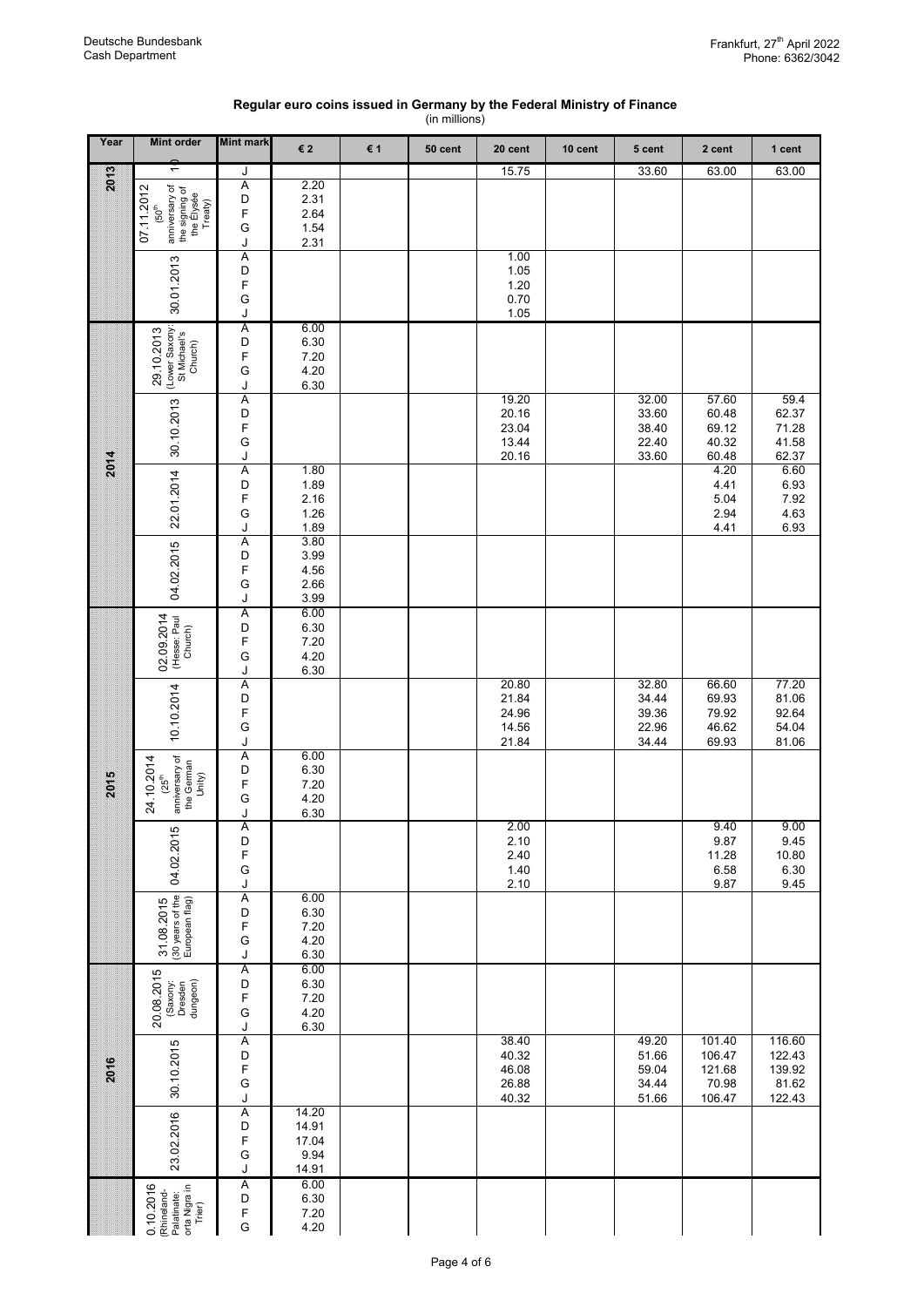| Regular euro coins issued in Germany by the Federal Ministry of Finance |  |
|-------------------------------------------------------------------------|--|
| (in millions)                                                           |  |

|      |                                                                    |                            |                                                  |     | (in millions) |                                           |                                           |                                           |                                            |                                            |
|------|--------------------------------------------------------------------|----------------------------|--------------------------------------------------|-----|---------------|-------------------------------------------|-------------------------------------------|-------------------------------------------|--------------------------------------------|--------------------------------------------|
| Year | <b>Mint order</b>                                                  | <b>Mint mark</b>           | €2                                               | € 1 | 50 cent       | 20 cent                                   | 10 cent                                   | 5 cent                                    | 2 cent                                     | 1 cent                                     |
| 2017 | 2<br>ρ<br>26.10.2016                                               | J<br>Α<br>D<br>F<br>G<br>J | 6.30<br>12.20<br>12.81<br>14.64<br>8.54<br>12.81 |     |               | 21.60<br>22.68<br>25.92<br>15.12<br>22.68 | 23.20<br>24.36<br>27.84<br>16.24<br>24.36 | 28.00<br>29.40<br>33.60<br>19.60<br>29.40 | 67.20<br>70.56<br>80.64<br>47.04<br>70.56  | 79.60<br>83.58<br>95.52<br>55.72<br>83.58  |
|      | 18.01.2017                                                         | Α<br>D<br>F<br>G<br>J<br>Α | 6.00                                             |     |               |                                           | 2.00<br>2.10<br>2.40<br>1.40<br>2.10      | 2.00<br>2.10<br>2.40<br>1.40<br>2.10      | 5.00<br>5.25<br>6.00<br>3.50<br>5.25       | 2.00<br>2.10<br>2.40<br>1.40<br>2.10       |
|      | 08.02.2018                                                         | D<br>F<br>G<br>J           | 6.30<br>7.20<br>4.20<br>6.30                     |     |               |                                           |                                           |                                           |                                            |                                            |
|      | 29.09.2017                                                         | A<br>D<br>F<br>G<br>J      |                                                  |     |               | 28.40<br>29.82<br>34,08<br>19.88<br>29.82 | 24.00<br>25.20<br>28.80<br>16.80<br>25.20 | 40.60<br>42.63<br>48.72<br>28.42<br>42.63 | 91.80<br>96.39<br>110.16<br>64.26<br>96.39 | 90.60<br>95.13<br>108.72<br>63.42<br>95.13 |
| 2018 | (100 <sup>th</sup> birthday<br>29.07.2017<br>of Helmut<br>Schmidt) | Α<br>D<br>F<br>G<br>J      | 6.00<br>6.30<br>7.20<br>4.20<br>6.30             |     |               |                                           |                                           |                                           |                                            |                                            |
|      | Charlottenburg<br>Palace)<br>05.10.2017<br>(Berlin:                | Α<br>D<br>F<br>G<br>J      | 6.00<br>6.30<br>7.20<br>4.20<br>6.30             |     |               |                                           |                                           |                                           |                                            |                                            |
|      | 08.02.2018                                                         | Ā<br>D<br>F<br>G<br>J      |                                                  |     |               |                                           |                                           |                                           | 4.00<br>4.20<br>4.80<br>2.80<br>4.20       |                                            |
|      | 16.10.2018<br>(Federal<br>Council)                                 | A<br>D<br>F<br>G<br>J      | 6.00<br>6.30<br>7.20<br>4.20<br>6.30             |     |               |                                           |                                           |                                           |                                            |                                            |
| 2019 | 09.11.2018                                                         | Α<br>D<br>F<br>G<br>J      | 12.55<br>15.69<br>15.12<br>8.70<br>13.19         |     |               | 33.80<br>37.01<br>40.62<br>23.57<br>35.51 | 29.50<br>32.49<br>35.46<br>20.56<br>30.99 | 40.05<br>43.57<br>48.12<br>27.95<br>42.07 | 83.70<br>89.40<br>100.50<br>58.50<br>87.90 | 71.10<br>76.17<br>85.38<br>49.68<br>74.67  |
|      | თ<br>(Fall of the<br>Wall)<br>22.01.201                            | A<br>D<br>F<br>G<br>J      | 6.53<br>4.20<br>7.84<br>4.57<br>6.86             |     |               |                                           |                                           |                                           |                                            |                                            |
|      | 05.02.2019                                                         | Ā<br>D<br>F<br>G<br>J      | 2.00<br>2.10<br>2.40<br>1.40<br>2.10             |     |               |                                           |                                           |                                           |                                            |                                            |
|      | 08.10.2019                                                         | Α<br>D<br>F<br>G<br>J      | 10.00<br>10.50<br>12.00<br>7.00<br>10.50         |     |               | 18.80<br>19.74<br>22.56<br>13.16<br>19.74 | 39.80<br>41.79<br>47.76<br>27.86<br>41.79 | 19.60<br>20.58<br>23.52<br>13.72<br>20.58 | 65.80<br>69.09<br>78.96<br>46.06<br>69.09  | 19.00<br>51.45<br>58.80<br>34.30<br>51.45  |
| 2020 | 08.10.2019<br>(Brandenburg:<br>Sanssouci<br>Palace)                | Α<br>D<br>F<br>G<br>J      | 6.00<br>6.30<br>7.20<br>4.20<br>6.30             |     |               |                                           |                                           |                                           |                                            |                                            |
|      | 28.01.2020                                                         | A<br>D<br>F<br>G<br>J      | 6.00<br>6.30<br>7.20<br>4.20<br>6.30             |     |               | 5.00<br>5.25<br>6.00<br>3.50<br>5.25      |                                           |                                           |                                            |                                            |
|      | 13.2020<br>flection of<br>arsaw)                                   | Ā<br>D<br>F                | 6.00<br>6.30<br>7.20                             |     |               |                                           |                                           |                                           |                                            |                                            |